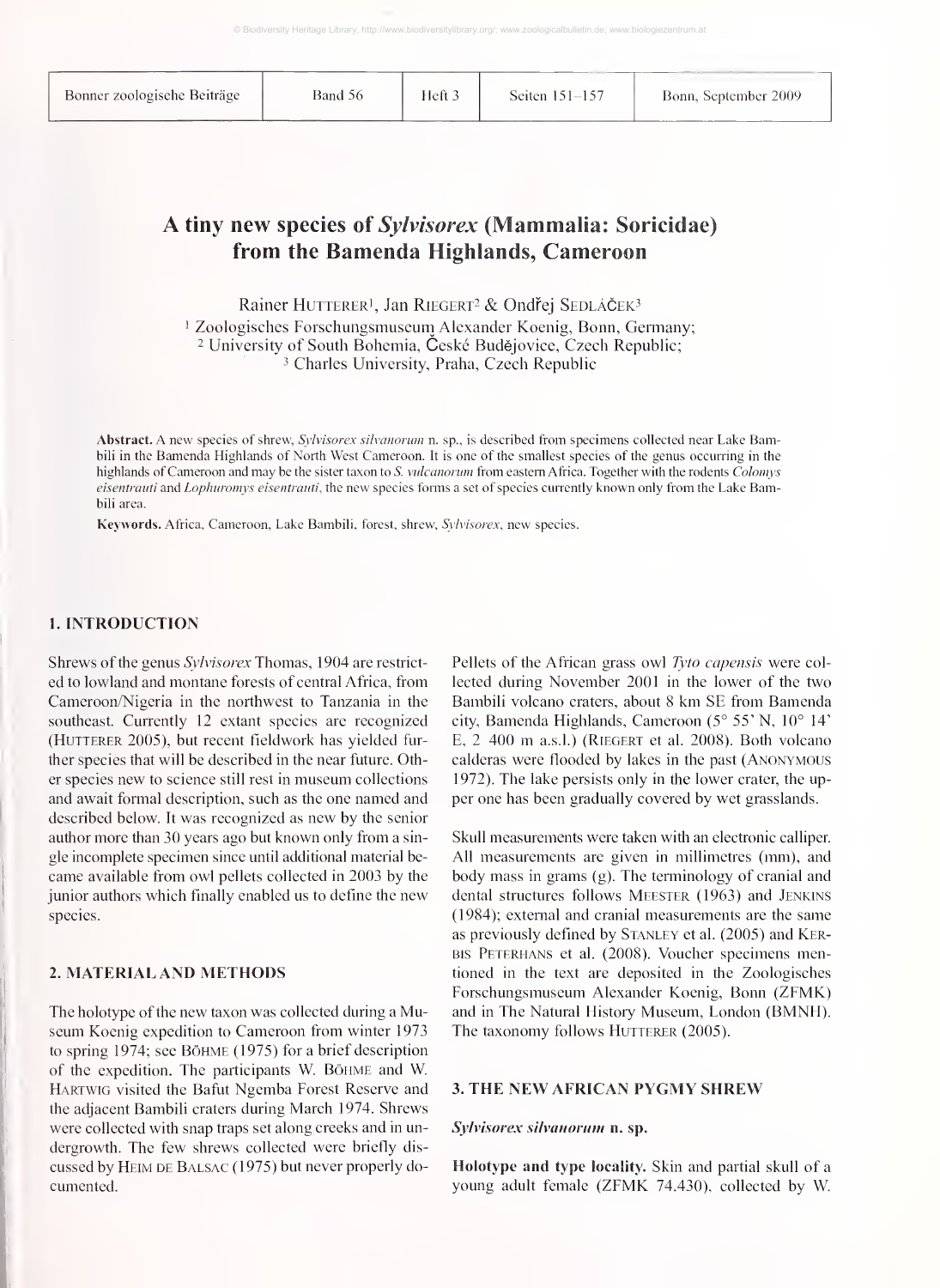

Fig. 1. Sylvisorex silvanorum n. sp., skin of holotype (ZFMK) 74.430) in dorsal and ventral view. Total length is 99 mm.

Paratypes. Two incomplete skulls (ZFMK 2003.1103, 2003.1104) removed from pellets of Tyto capensis, col lected November 2001 by J. Riegert and O. Sedláček on a slope of the lower Bambili volcano craters (5° 55' N, 10° 14' E, <sup>2</sup> <sup>400</sup> m a.s.l.). about <sup>8</sup> km SE of the city of Bamenda, Bamenda Highlands, NW Province, Camty of Bamenda. Bamenda Highlands, NW Province, Cameroon (Riegert et al. 2008).

**Diagnosis.** A very small and dark species of *Sylvisorex* with a total length below 100 mm, tail 85 % of head and body length; no long bristle hairs on tail.

Description. Sylvisorex silvanorum n. sp. is a small ter restrial shrew with dark fur. The hairs on the dorsum are dark brown, between Fuscous (RIDGWAY 1912, plate XLVl) and Chaetura Drab. Ventrally the hairs gradually turn into Hair Brown. Hairs on dorsum are about 3.4 mm in length; ventrally they are slightly shorter. The basal portion of individual hairs is Dark Plumbeous (Plate LII) with tips Drab to Hair Brown (Plate XLVI). The entire body, including head, ears, limbs, and tail have the same dark colour, only the central part of the belly is a bit lighter (Fig. 1). Facial vibrissae reach <sup>14</sup> mm in length. Ear conch is small, round and pocketed, and covered by very short hairs, except for the inner fold which carries a row of long hairs. Hind foot narrow, with elongate digits and short claws. Ventral inner surface of hind foot covered by small granule-like bumps, heel covered by short hairs. Tail of

Table 1. External measurements of Sylvisorex silvanorum and other small species of the genus with no long bristle hairs on the tail.

| <b>Species</b>                   | TL   | HВ | Tail | HF   | Ear | Wt  | Tail/HB  |
|----------------------------------|------|----|------|------|-----|-----|----------|
|                                  |      |    |      |      |     |     |          |
| <i>S. jolmstoni</i> <sup>1</sup> | 64   | 39 | 25   | Q    | $-$ |     | 64%      |
| S. silvanorum <sup>1</sup>       | 99   | 55 | 44   | 10.0 | 4.8 |     | 85%      |
| S. vulcanorum <sup>2</sup>       | 95.9 | 49 | 46.9 | 10.4 | 6.4 | 3.5 | 96%      |
| S. camerunensis <sup>1</sup>     | 122  | 65 | 57   | 12   | 9   |     | 87.6%    |
| S. granti <sup>2</sup>           | 114  | 58 | 55.9 | 11.6 | 7.5 |     | $96.4\%$ |
| S. isabellae <sup>1</sup>        | 119  | 60 | 59   | 13   | 6   | 8   | 98.3%    |
| S. <i>morio</i> <sup>3</sup>     | 119  |    | 51   |      | 10  | 8   | 72%      |
|                                  |      |    |      |      |     |     |          |

 $\text{1}$  holotype; <sup>2</sup> means of measurements taken from HUTTERER & VERHEYEN (1985); <sup>3</sup> ZFMK 69.370.

Böhme and W. Hartwig on 07.03.1974 (field no. 98) near Lake Bambili, Mt. Lefo, Bafut Ngemba F. R. (5° 55" N. 10° 14' E), <sup>1</sup>800-1 <sup>900</sup> m a.s.l., Bamenda Highlands, North West Province, Cameroon.

Measurements of holotype. Head and body length 52 mm, tail 44 mm, hind foot length 11.5 mm, ear conch 5.0 mm.

medium length (85% of head and body length); colour uni fomi, no long bristle hairs present.

Skull (Figs. 2, 3) short with a rounded braincase. Dorsal profile (Fig. 3) inflated, rostrum short but slender. Interorbital constriction relatively broad (24.9% of estimated condylo-incisive length). Infra-orbital bridge narrow, lachrymal foramen large.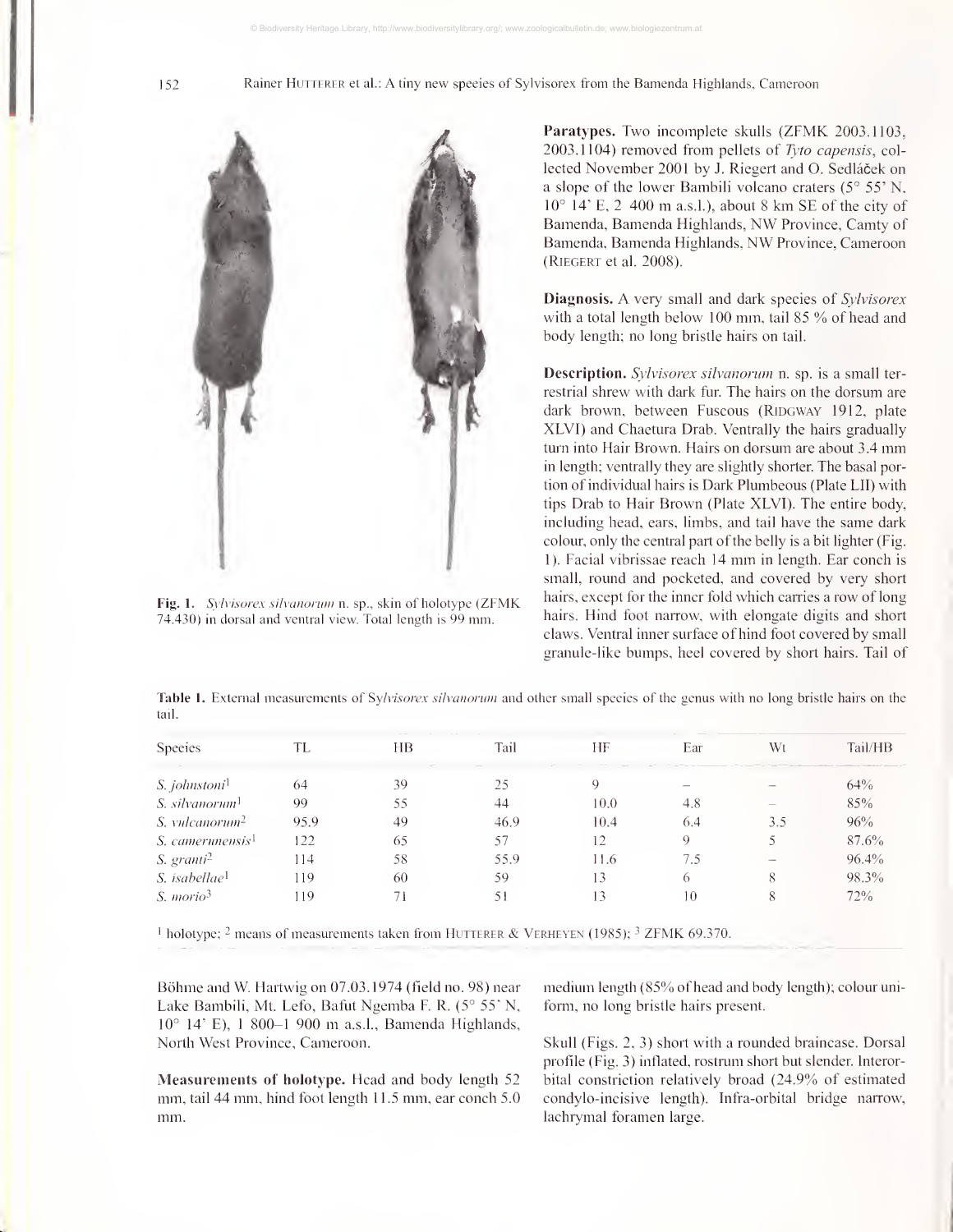#### Bonner zoologische Beiträge 56 153



Fig. 2. Sylvisorex silvanorum n. sp., skull of holotype; cranium and upper dentition in occlusal view, and left mandible in labial view. Scale 1 mm.

Upper teeth: First upper incisor small, with a sharp anterior tip and a well-developed talon. First upper unicuspid large, second and third unicuspids half and fourth unicuspid a quarter of the length of the first unicuspid. P4 with a small parastyle and a large paracone; the protocone is well expressed. M1-2 square-shaped in occlusal view, protocone strongly developed. M3 relatively large (0.69 <sup>x</sup> 1.14 mm in the holotype).

Mandible: Slender with thin ramus and weak coronoid process. Foramen mentale below posterior root of lower p4. Condyle small, oblique, and about as wide as high.

Lower teeth: Tip of first incisor curved upwards, with two denticulations on cutting blade. Lower p4 as long as wide

(occlusal view). Lower molars long and slender; third lower molar (1.11 <sup>x</sup> 0.54 mm) with <sup>a</sup> deep talonid basin.

Comparisons. The species is not easily recognized in the field. Heim de Balsac (1975) identified all three speci mens of Sylvisorex collected in 1974 near the Bambili crater as belonging to "Sylvisorex granti Thomas, 1907", but a subsequent inspection of the same material by the senior author revealed that one (field no. 98) represented the new  $S.$  silvanormn, another (field no. 106)  $S.$ camerunensis, and a third (field no. 113) a new species (not yet described) related to S. morio, a species restrict ed to Mount Cameroon. S. silvanorum is smaller in external and cranial measurements (Tables 1, 2) than most other species of Sylvisorex, with the exception of S. johu-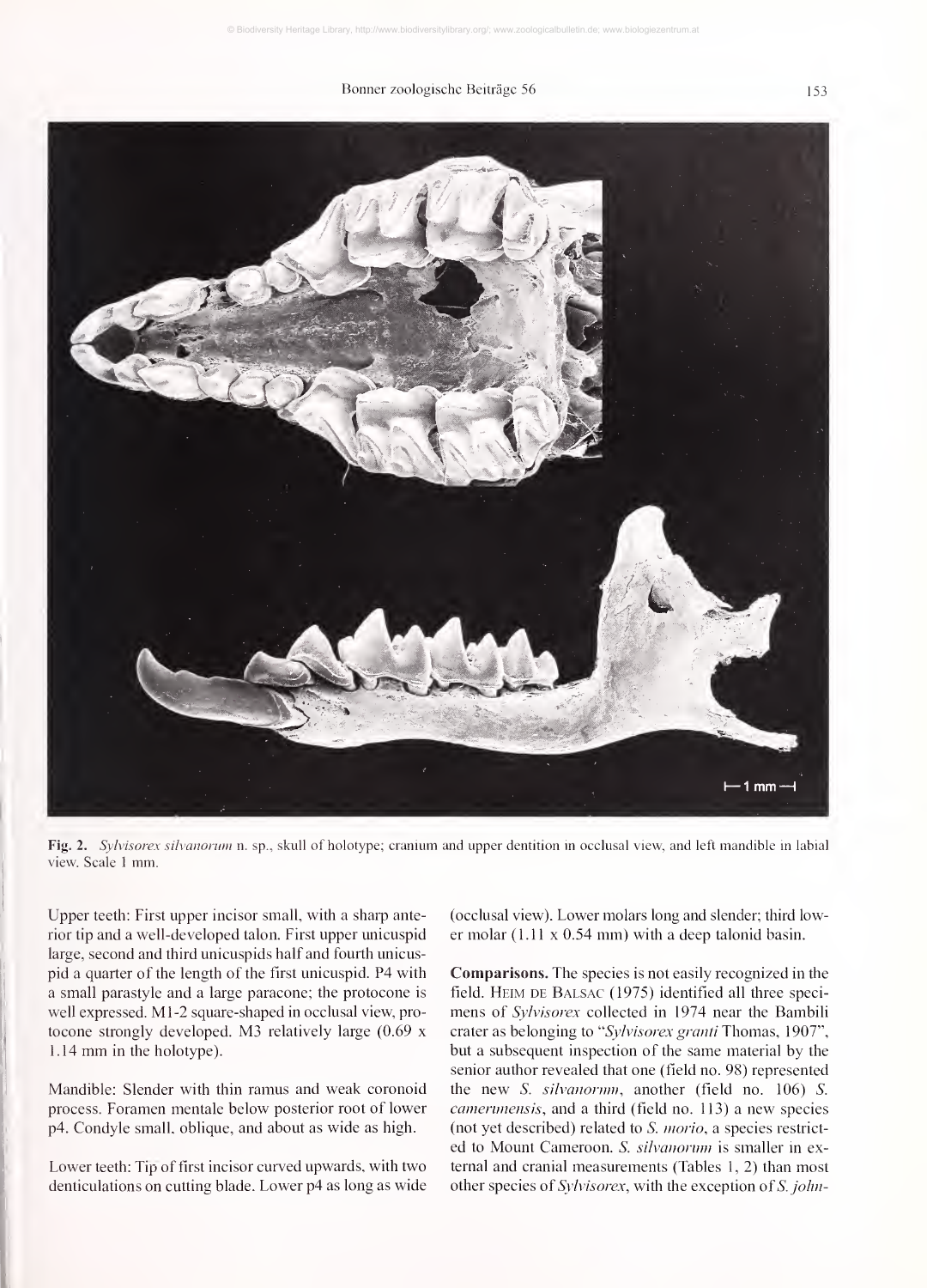#### 154 Rainer HUTTERER et al.: A tiny new species of Sylvisorex from the Bamenda Highlands, Cameroon

| <b>Species</b>               | CI     | PL   | UTR  | IO   | ΜВ                       | GW     | PGL                      | <b>HCC</b>        | <b>LTR</b> | <b>COR</b>               |
|------------------------------|--------|------|------|------|--------------------------|--------|--------------------------|-------------------|------------|--------------------------|
| S. johnstoni <sup>1</sup>    | 15.0   | 6.1  | 6.4  | 3.8  | 4.7                      | 7.1    | $\overline{\phantom{a}}$ | 3.8               | 5.9        | 3.5                      |
| S. silvanorum <sup>2</sup>   |        | 5.80 | 6.36 | 3.99 | 4.61                     | $\sim$ | $\overline{\phantom{a}}$ | $\qquad \qquad =$ | 5.92       | 3.45                     |
| S silvanorum <sup>3</sup>    | c.15.6 | 5.90 | 6.72 | 3.82 | 5.13                     | 7.94   | 5.57                     | 5.20              |            | $\overline{\phantom{a}}$ |
| S. silvanorum <sup>4</sup>   |        |      | 7.20 | 3.83 | $\overline{\phantom{a}}$ | $\sim$ | -                        | $\qquad \qquad =$ | 5.80       | 3.74                     |
| S. vulcanorum <sup>5</sup>   | 15.8   | 5.90 | 6.6  | 4.0  | 5.0                      | 7.8    | 5.28                     | 4.90              | 6.1        | 3.6                      |
| S. camerunensis <sup>6</sup> | 17.14  | 6.85 | 7.46 | 4.12 | 5.13                     | 8.50   | 5.75                     | 4.77              | 6.81       | 3.89                     |
| S. granti <sup>7</sup>       | 16.60  | 6.68 | 7.19 | 3.99 | 5.28                     | 8.12   | 5.42                     | 4.41              | 6.48       | 3.96                     |
| S. isabellae <sup>8</sup>    | 18.81  | 7.55 | 8.14 | 4.43 | 5.72                     | 9.30   | 6.08                     | 5.41              | 7.48       | 4.42                     |
| S. morio <sup>9</sup>        | 19.63  | 8.22 | 8.55 | 4.50 | 5.56                     | 9.38   | 6.22                     | 5.44              | 7.87       | 4.30                     |

Table 2. Cranio-dental measurements of Sylvisorex silvanorum and allies.

<sup>1</sup> holotype BMNH 87.11.26.1; <sup>2</sup> holotype ZFMK 74.430; <sup>3</sup> paratype ZFMK 2003.1103; <sup>4</sup> paratype ZFMK 2003.1104; <sup>5</sup> average measurements of type series (n=6) from HUTTERER & VERHEYEN (1985); <sup>6</sup> holotype ZFMK 69.358; <sup>7</sup> ZFMK 68.538; <sup>8</sup> holotype ZFMK 69.365;  $9$  ZFMK 69.370; all measurements taken by RH.



Fig. 3. Sylvisorex silvanorum n. sp. (upper figure, combined drawing taken from holotype and paratype). lateral view of the skull compared to Sylvisorex vulcanorum (lower figure, holotype from HUTTERER & VERHEYEN 1985); scale 1 mm.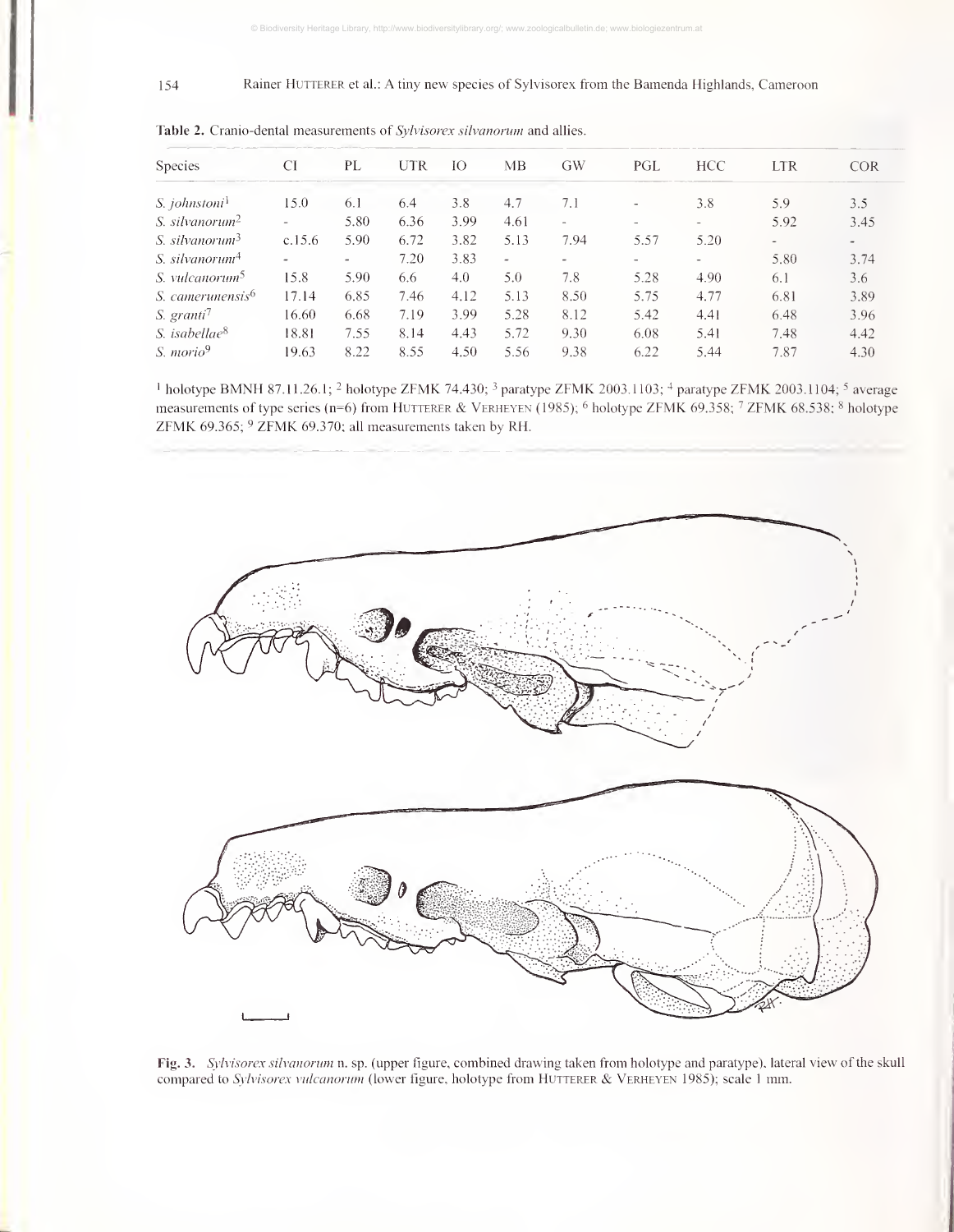#### Bonner zoologische Beiträge 56

| Species                      | 1974*<br>Traps, shotgun | $2001**$<br>Tyto capensis Bubo | 2001**<br>cinerascens | Speeies endemie to<br>Bamenda Highlands | Species endemie to<br>Cameroon Mountains |
|------------------------------|-------------------------|--------------------------------|-----------------------|-----------------------------------------|------------------------------------------|
| Sylvisorex silvanorum n. sp. |                         | $\overline{2}$                 |                       | X                                       | $\boldsymbol{X}$                         |
| Sylvisorex ef. morio         |                         |                                |                       | X                                       | Х                                        |
| Sylvisorex camerunensis      |                         | 16                             | $\overline{c}$        | $\mathbf X$                             | X                                        |
| Myosorex okuensis            |                         | 10                             | 3                     | $\mathbf X$                             | $\mathbf X$                              |
| Crocidura olivieri           |                         | 2                              |                       |                                         |                                          |
| Crocidura virgata            |                         | 5                              |                       |                                         |                                          |
| Crocidura attila             |                         |                                |                       |                                         |                                          |
| Paraxerus cooperi            | 11                      |                                |                       |                                         | $\mathbf X$                              |
| Graphiurus lorraineus        | 6                       |                                |                       |                                         |                                          |
| Lophuromys eisentrauti       | $\overline{c}$          |                                |                       | $\boldsymbol{\mathrm{X}}$               | $\mathbf X$                              |
| Lophuromys sikapusi          |                         |                                |                       |                                         |                                          |
| Hybomys eisentrauti          | $\overline{4}$          |                                |                       | $\mathbf X$                             | $\mathbf X$                              |
| Colomys eisentrauti          | 3                       |                                |                       | $\mathbf X$                             | $\mathbf X$                              |
| Dasymys rufulus              |                         |                                | 9                     |                                         |                                          |
| Hylomyscus aeta              |                         |                                |                       |                                         |                                          |
| Lemniscomys striatus         |                         |                                |                       |                                         |                                          |
| Praomys hartwigi             |                         | $\overline{c}$                 | $\overline{2}$        | $\mathbf X$                             | $\mathbf X$                              |
| Otoniys occidentalis         |                         | 3                              | 5                     |                                         | $\mathbf X$                              |
| Mastoniys sp.                |                         | 10                             | $\Delta$              |                                         |                                          |
| Mus musculoides              |                         |                                | 4                     |                                         |                                          |
| Mus setulosus                |                         |                                |                       |                                         |                                          |
| Muridae indet.               |                         | $\mathcal{F}$                  |                       |                                         |                                          |
| Totals                       | 35                      | 63                             | 33                    | 8                                       | $10\,$                                   |

#### Table 3. Species of small mammals recorded from the Bambili area in 1974 and 2001.

\* Heim de Balsac (1975), Dieterlen (1979, 1983), Hutterer et al. (1992), Van der Straeten & Hutterer (1984), Hutterer (unpublished); \*\* Riegert et al. (2008).

stoni (Dobson, 1888). The latter has <sup>a</sup> much shorter tail, shorter hind feet, and a shorter skull (HUTTERER  $&$  VER-HEYEN 1985). There is only one species which is similar in size and form: Sylvisorex vulcanorum Hutterer & Ver heyen, 1985, <sup>a</sup> species known only from high elevations  $(1900-3000 \text{ m})$  of the Albertine Rift, separated from the Bamenda Highlands by some 2000 km of lowland forest and savannah. S. silvanorum n. sp. differs from S. vulcanorum by a shorter tail (44 versus 46.9 mm), and by cranial details. In S. silvanorum n. sp., the lachrymal foramen is large (small in S. *vulcanorum*), the first upper incisor is pointed (short and rounded in S. vulcanorum), and the sec ond and third upper unicuspids are about equal in size (sec ond smaller than third in S. vulcanorum). The few avail able measurements may also indicate that the upper tooth row is slightly shorter in S. vulcanorum. It is probable that both species represent sister taxa, a hypothesis which will have to be tested with genetic data in the future.

Some other small species of *Sylvisorex*, such as *S. kon*ganensis Ray & Hutterer, 1996, S. pluvialis Hutterer & Schlitter, 1996, or S. akaibei Mukinzi, Hutterer & Barriere, 2009, were not considered because they are easily distin guished, even in the field, by their hairy tails; they also have very different skulls (RAY & HUTTERER 1996, HUTterer & ScHLiTTER 1996, Mukinzi et al. 2009). Small and dark-furred species of Suncus which occur in Central African lowland and mountain forest, e.g. S. infinitesimus (Heller, 1912), S. remyi Brosset, Dubost & Heim de Balsac, 1965, S. *hututsi* Kerbis Peterhans & Hutterer, 2009, are all smaller in external and cranial dimensions, and have shorter tails covered with long and numerous bristle hairs (Kerbis Peterhans & Hutterer 2009).

Habitat. The holotype specimen was collected in dense undergrowth along a stream running down from the relict montane forest of the reserve towards the Bambili crater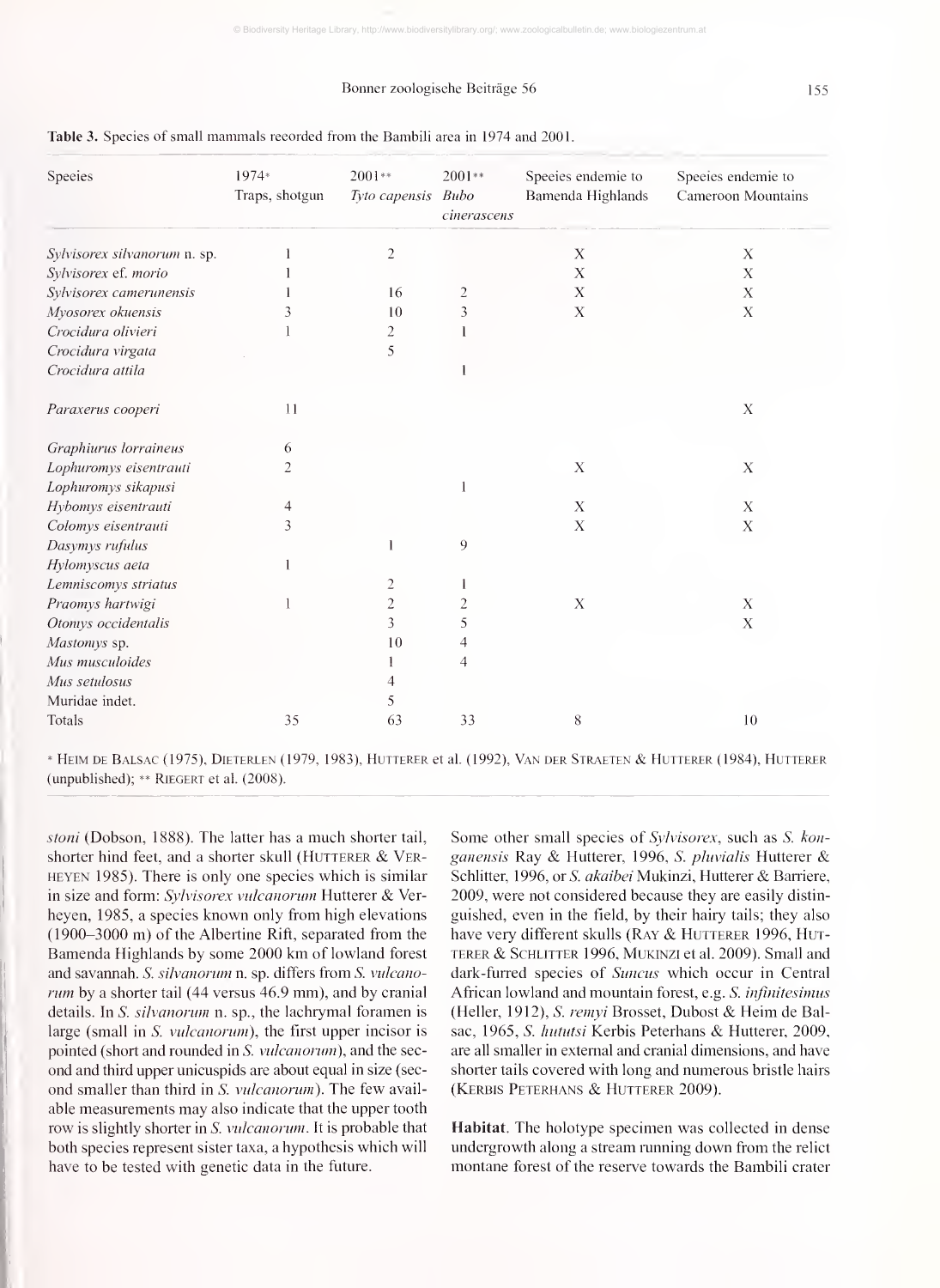

Fig. 4. Lower Bambili crater showing relict montane forest on the slopes and montane grassland along the shore of the lake. Photograph taken in 2001

(W. Böhme, field notes). The slopes of the lower Bambili crater are covered by a mosaic of montane forest, Lasiosiphon and bamboo woods and grassland. The slopes are partly rocky (Fig. 4). The surroundings of the craters are covered mainly by extensive pastures, Pteridium fern growth and open Lasiosiphou woods. It is not known where the owls picked up the shrews but the slope forest and the wet grassland bordering the lake may constitute suitable habitats.

Etymology. Derived from silvanus (Latin, meaning forest god). We dedicate this ciyptic pygmy shrew to the syl vans, small and invisible forest creatures occurring in the beliefs, mythologies, and fairy tales of Africans, Europeans, and many other peoples on earth. As a common name we suggest "Bamenda pygmy shrew".

#### DISCUSSION

The forests around Mt. Lefo are still full of mysteries. During their field work in 1974, BÖHME and HARTWIG collected 35 specimens, representing 12 species of shrews and rodents (Table 3). Four of the species were subsequently described as new taxa: Colomys (goslingi) eisentrauti Dietcrlen, 1983, Lopluironiys (sikapusi) eisentrauti Dieterlen, 1979, Hybomys eisentrauti Van der Straeten & Hutterer, 1986 (tentatively assigned to *Hybonnys* cf. *badius* by MUSSER & CARLETON 2005), and Sylvisorex silvanorum n. sp. (see Dieterlen 1979, 1983, Van der Straeten & HUTTERER 1986). A further species of Sylvisorex still awaits description. HUTTERER et al. (1992) proposed full species rank for *Lophuromys eisentrauti*, and further but yet unpublished research suggests that *Colomys eisentraini* and Hybomys eisentrauti may deserve species status as well. The forests around Mount Lefo (including the Bambili craters) apparently house a number of local endemic

mammals, some of which may be threatened with extinction. The local Colomys eisentrauti and Lophuromys eisentrauti have not been found again since their discovery in 1974. At least four mammal species are only known from the Lefo Mountains. 8 from the Bamenda Plateau, and inore than 10 are endemic to the Cameroon Mountains chain (Hutterer et al. 1992). Stager & Anfang-Sutter ( <sup>1</sup> 999) provided evidence from lake sediment cores of pro nounced climatic changes in the West Cameroon Highlands since 24,000 years BP, particularly in the Lake Bambili area. It is probable that such climatic fluctuations trig gered speciation in the Bambili area and other highlands in NW Cameroon (EISENTRAUT 1973).

Acknowledgements. We wish to thank GACR (206/03/H034), MSM (LC 06073, <sup>6007665801</sup> and 0021620828) and GAAV  $(IAA601410709$  and KJB601110703) for financial support of the research of JR and OS in Cameroon. We further thank A. Riegertová, D. Sedláčková, Š. Janeček and P. Janečková for assistance in the field. RH thanks Paulina D. Jenkins for access to the collections of the British Museum. Karin Ulmen assisted with the SEM graphs, and Uwe Vaartjes mounted figure 2.

Zusammenfassung. Eine neue Spitzmausart, Sylvisorex silvanorum n. sp., wird nach Material, das am Bambili-Kratersee im Bamenda Hochland Nordwest-Kameruns gesammelt wurde, beschrieben. Es handelt sich um eine der kleinsten Arten der Gattung, die vermutlich die Schwesterart zu S. vulcanorum aus Ostafrika ist. Wie die Nagerarten Colomys eisentrauti und Lophuromys eisentrauti ist die neue Sylvisorex-Art bisher nur aus der Umgebung des Bambili-Kraters bekannt.

#### REFERENCES

- Anonymous (1972): Baffousam NB-32-XI, Carte du Cameroun. L'Institut Géographique National, Yaoundé.
- BöHME, W. (1975): Zur Herpetofaunistik Kameruns, mit Beschreibung eines neuen Scinciden. Bonner zoologische Beiträge 26: 2-48.
- DIETERLEN, F. (1979): Zur Kenntnis der Gattung Lophuromys (Muridae; Rodentia) in Kamerun und Gabun. Bonner zoologische Beiträge 29: 287-299.
- Dieterlen, F. (1983): Zur Systematik, Verbreitung und Ökologie von Colomys goslingi Thomas & Wroughton, <sup>1907</sup> (Muridae; Rodentia). Bonner zoologische Beiträge 34: 73-106.
- Eisentraut, M. (1973): Die Wirbeltierfauna von Fernando Poo und Westkamerun unter besonderer Bedeutung der pleistozä nen Klimaschwankungen für die heutige Faunenverteilung. Bonner zoologische Monographien 3: 1—428.
- Heim de Balsac, H. (1975): Nouvelles données sur la fauna so ricidienne du Cameroun. Bonner zoologische Beiträge 26: 94-99.
- HUTTERER, R. (2005): Order Soricomorpha. In: WILSON, D. E. & Reeder, D. A., eds. Mammal species of the world: A taxonomic and geographic reference. Third edition. Johns Hopkins University Press. Baltimore.
- Hutterer, R., Dieterlen, F. & Nikolaus, G. (1992): Small mammals from forest islands of eastern Nigeria and adjacent Cameroon, with systematical and biogeographical notes. Bonner zoologische Beiträge 43: 393-414.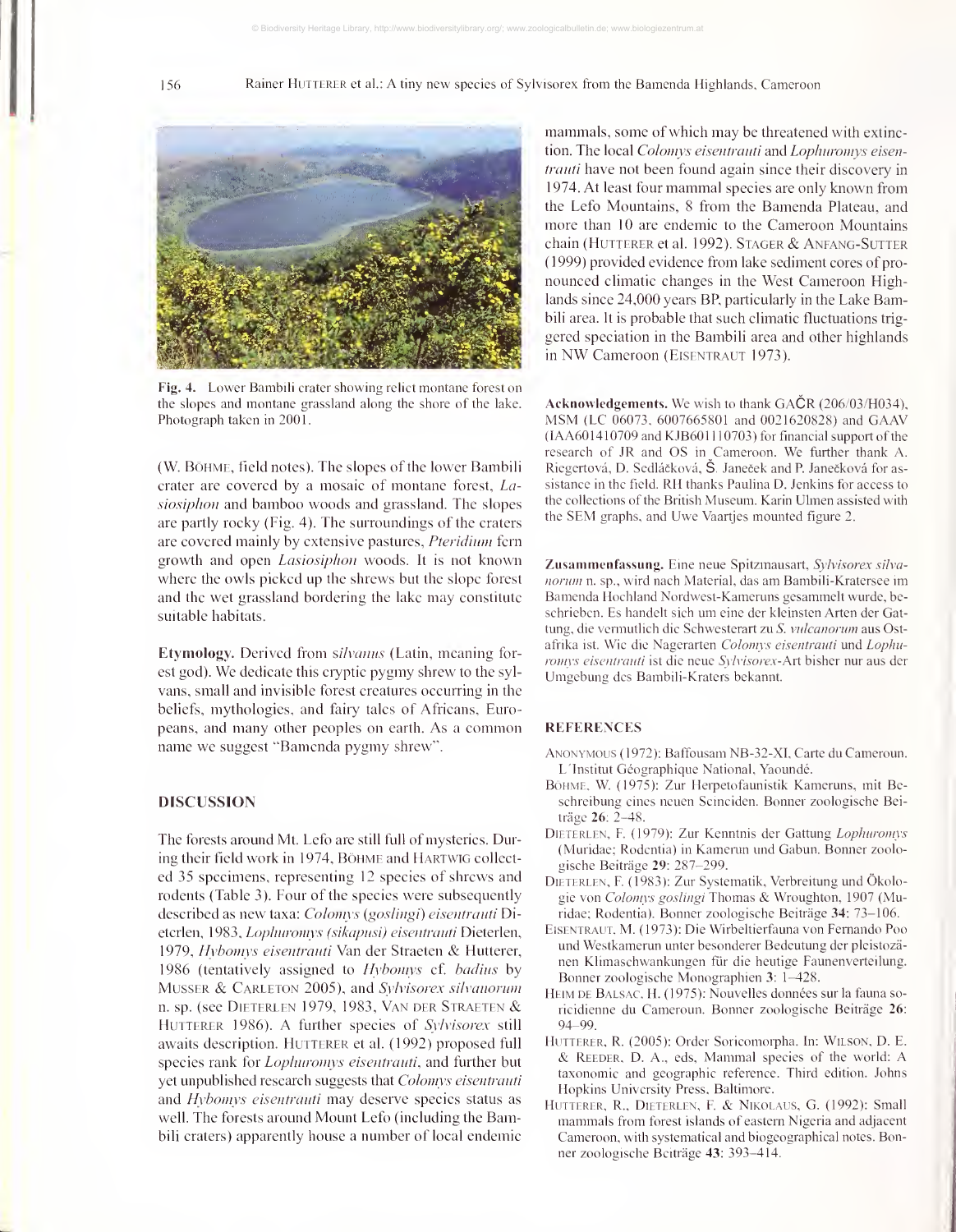#### Bonner zoologische Beiträge 56 157

- HUTTERER, R. & VERHEYEN, W. (1985): A new species of shrew, genus Sylvisorex, from Rwanda and Zaire (Insectivora: Soricidae). Zeitschrift fur Säugetierkunde 50: 266-271.
- HUTTERER, R. & SCHLITTER, D. A. (1996): Shrews of Korup National Park, Cameroon, with the description of a new  $S_V/v$ sorex (Mammalia: Soricidae). Pp. 57-66, In: Contributions in Mammalogy: A Memorial Volume Honoring Dr. J. Knox Jones, Jr. Museum of Texas Tech University, il + 315 pp.
- JENKINS, P. D. (1984): Description of a new species of *Sylvisorex* (Insectivora: Soricidae) from Tanzania. Bulletin of the British Museum of Natural History (Zoology) 47: 65-76.
- Kerbis Peterhans, J. C. & Hutterer, R. (2009): The description of a new species of Suncus (Soricidae, Mammalia) from central Africa. Pp. 141-150 in: THORN, E. & KERBIS PETERhans, J. (eds), Small mammals of Uganda. Bonner Zoologis che Monographien 55: 1-164.
- Kerbis Peterhans, J. C, Hutterer, R., Kaliba, P. & Maz-IBUKO, L. (2008): First record of Myosorex (Mammalia: Soricidae) from Malawi with description as <sup>a</sup> new species, Mvosorex gnoskei. Journal of East African Natural History 97: 19-32.
- Meester, J. (1963): A systematic revision of the shrew genus Crocidura in southern Africa. Transvaal Museum Memoir 13:  $1 - 127$ .
- $\text{MUKINZI}, \text{I., HUTTERER}, \text{R. & BARRIERE}, \text{P. (2009): A new species}$ of Syhisorex (Mammalia: Soricidae) from lowland forests north of Kisangani, Democratic Republic of Congo. Mammalia 73: 130-134.
- RAY, J. C. & HUTTERER, R. (1996): Structure of a shrew community in the Central African Republic based on the analysis of carnivore scats, with the description of a new Syhisorex (Mammalia: Soricidae). Ecotropica 1: 85-97.
- RiDGWAY, R. (1912): Color standards and color nomenclature. Washington, D. C, published by the author.
- RIEGERT, J. SEDLÁČEK, O. & HUTTERER, R. (2008): Diet of sympatric African grass owl (Tyto capensis) and Spotted eagle owl (Bubo africanus) in Bamenda Highlands, NW Cameroon. African Journal of Ecology 46: 426-431.
- Stager, J. C. & Anfang-Sutter, R. (1999): Preliminary evi dence of environmental changes at Lake Bambili (Cameroon, West Africa) since 24,000 BP. Journal of Paleolimnology 22: 319-330.
- Stanley, W. T., Rogers, M. A. & Hutterer, R. (2005): A new species of *Congosorex* from the Eastern Arc Mountains (Tanzania), with significant biogeographical implications. Journal of Zoology 265: 269-280.
- Van der Straeten, E. & Hutterer, R. (1986): Hybomys eisentrauti, une nouvelle espèce de Muridae du Cameroun (Mammalia: Rodentia). Mammalia 50: 35^2.

Authors' addresses: Dr. Rainer HUTTERER, Zoologisches Forschungsmuseuin Alexander Koenig, Section of Mammals, Adenauerallee 160, D-53113 Bonn, Germany, email: r.hutterer.zfmk@uni-bonn.de; Jan RIEGERT, University of South Bohemia, Faculty of Biological Sciences, Department of Zoology, Branišovská 31, CZ-370 05 Budějovice, Czech Republic, e-mail: honza@riegert.cz; Ondřej SEDLÁČEK, Charles University in Prague, Faculty of Science, Department of Ecology, Vinicná 7, CZ-128 44 Praha, Czech Republic, email: zbrd@email.cz.

Received: 15.12.2008 Accepted: 30.03.2009